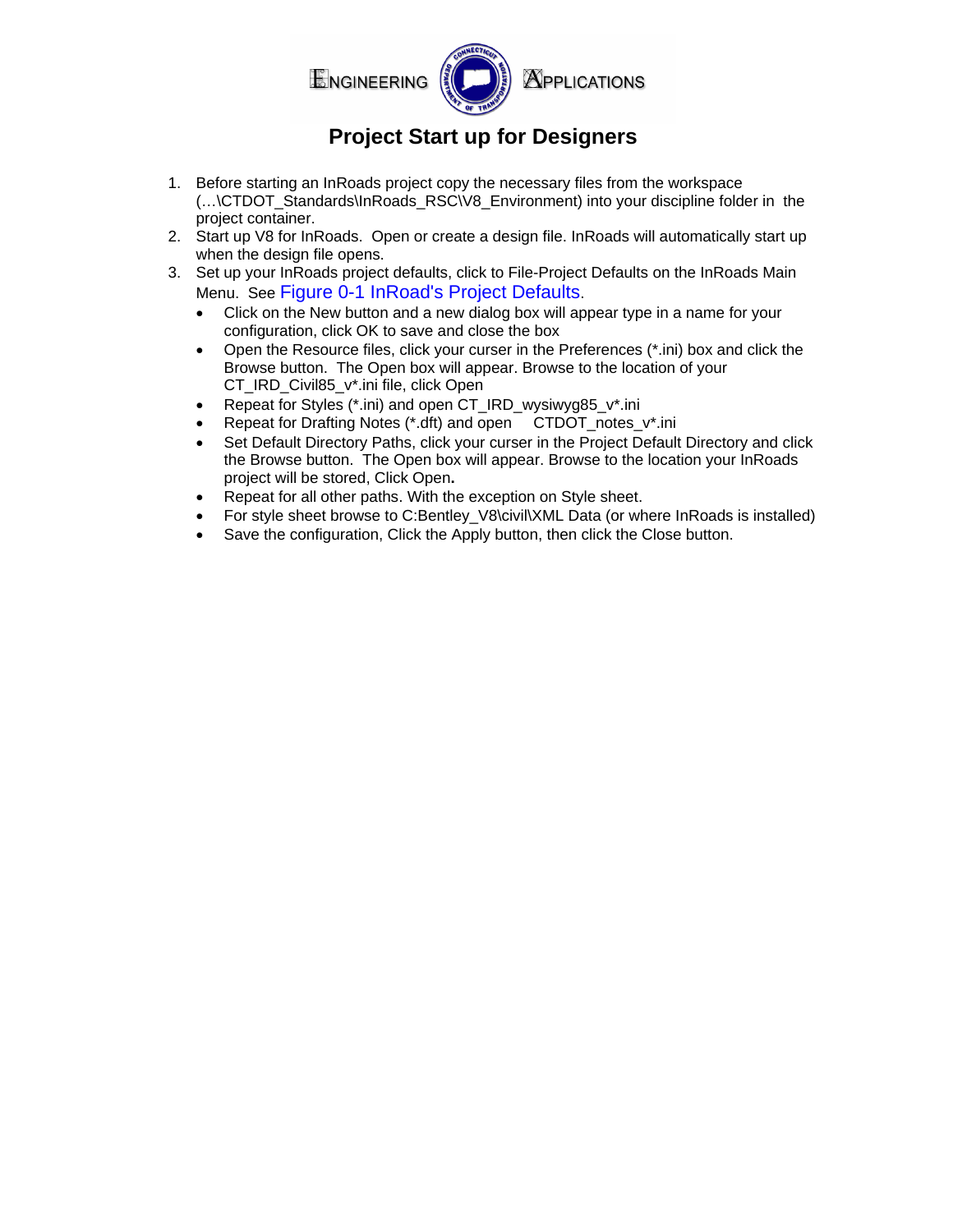| Set Project Defaults                       |                                       |        |  |  |
|--------------------------------------------|---------------------------------------|--------|--|--|
| Configuration Name:                        | Development                           | Apply  |  |  |
| Default Preferences                        | Ķ                                     | Close  |  |  |
| Preferences (*.ini):                       | CT_IRD_Civil85_v7.ini                 | New    |  |  |
| Styles (*.ini):                            | CT_IRD_wysiwyg85_v7.ini               | Copy   |  |  |
| Survey Feature Table [*.fwf]:              |                                       | Rename |  |  |
| Survey Preference (*.fxp):                 |                                       | Delete |  |  |
| Turnouts (*.txt):                          |                                       |        |  |  |
| Drainage Structures (*.dat)                |                                       | Browse |  |  |
| Rainfall Data (*.idf, *.rtc)               |                                       | Import |  |  |
| Drafting Notes (*.dft)                     | CT_IRD_Notes85_v7.dft                 | Export |  |  |
| Pay Items (*.mdb)                          |                                       | Help   |  |  |
| Default Directory Paths                    |                                       |        |  |  |
| ProjectWise Folder:                        |                                       |        |  |  |
| Project Default Directory:                 | TEST_2007\Highways\_Eng_Data\InRoads  |        |  |  |
| Projects (*.rwk):                          | TEST_2007\Highways\_Eng_Data\InRoads  |        |  |  |
| Surfaces (".dtm):                          | TEST_2007\Highways\_Eng_Data\InRoads  |        |  |  |
| Geometry Projects (*.alg):                 | TEST_2007\Highways\_Eng_Data\InRoads  |        |  |  |
| Typical Section Libraries (*.tml):         | TEST_2007\Highways\_Eng_Data\InRoads  |        |  |  |
| Roadway Libraries (*.rwl):                 | TEST_2007\Highways\_Eng_Data\InRoads  |        |  |  |
| Survey Data (*.fwd):                       | TEST_2007\Highways\_Eng_Data\InRoads  |        |  |  |
| Drainage (*.sdb):                          | TEST_2007\Highways\_Eng_Data\InRoads  |        |  |  |
| Style Sheet [*.xsl]                        | C:\Bentley_V8\Civil\XML Data          |        |  |  |
| XML Data (*.xml)                           | TEST_2007\Highways\_Eng_Data\InRoads  |        |  |  |
| Quantity Manager [*.mdb]                   | _TEST_2007\Highways\_Eng_Data\InRoads |        |  |  |
| Default Grid Factor<br>Grid Factor: 1.0000 | Export-<br>Active Only                |        |  |  |

**Figure 0-1 InRoad's Project Defaults** 

- <span id="page-1-0"></span>4. Open the TML (CTDOT Custom typical section library) and the existing DTM(s) (surface).
- 5. Create a roadway library name and name your geometry project, horizontal alignments, vertical Alignments and superelevation click to File-New on the InRoads Main Menu. Please note this [Figure 0-2 InRoads File New Dialog Box](#page-2-0) does not create an actual file. It only creates an internal name for each file type. You must complete the next step to create the files.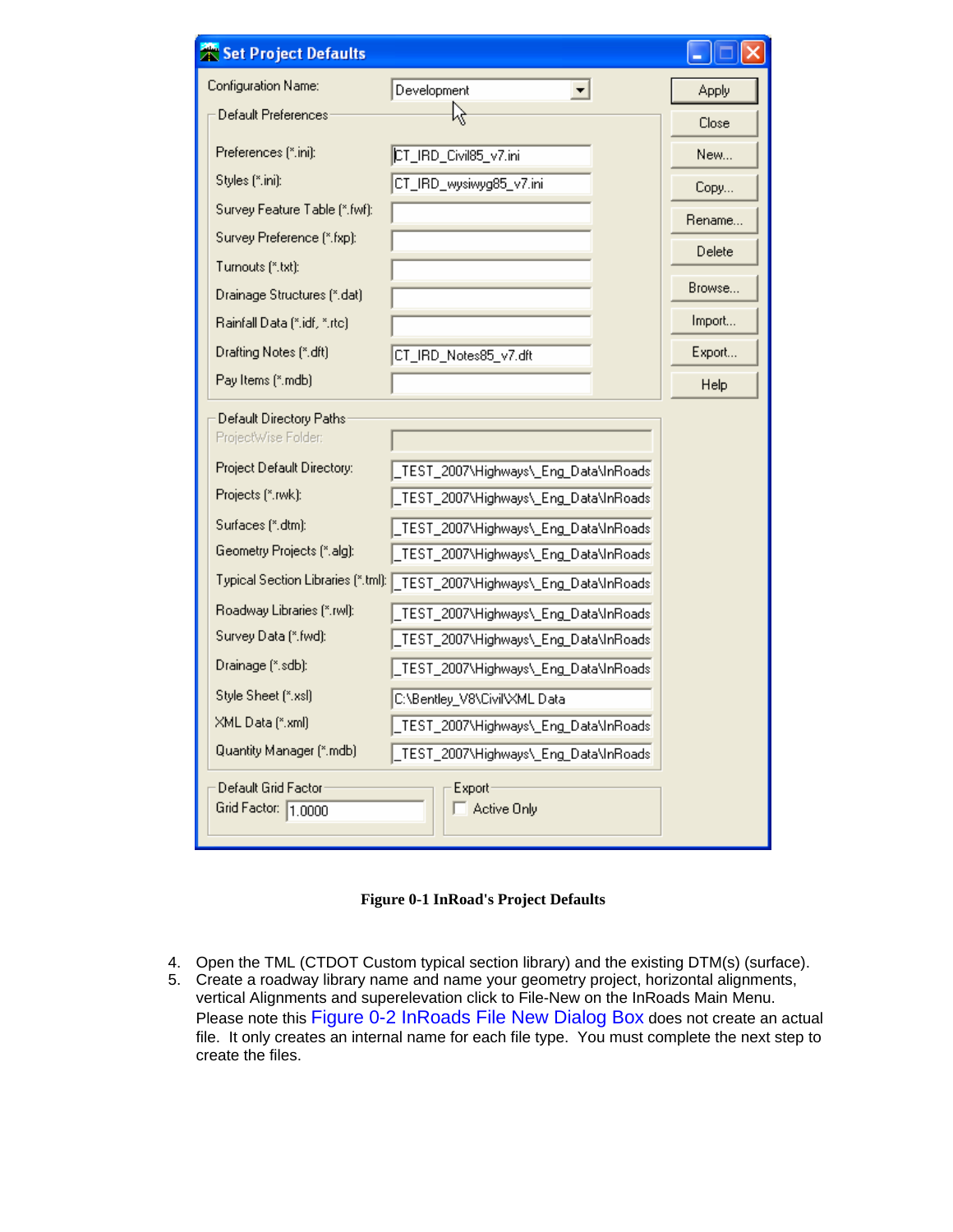| <b>New</b>        |                                                      | $-1$<br>$\boldsymbol{\mathsf{x}}$ |
|-------------------|------------------------------------------------------|-----------------------------------|
| Surface           | Geometry   Typical Section Library   Roadway Library |                                   |
| Type:             | Geometry Project                                     | Apply                             |
| Name:             | Default                                              | Styles                            |
| Description:      |                                                      | Help                              |
| Style:            |                                                      |                                   |
| Curve Definition: |                                                      |                                   |
|                   |                                                      |                                   |
| Existing          | Description                                          |                                   |
| 134141<br>Default |                                                      | $\blacktriangleright$             |
|                   | Close                                                |                                   |

**Figure 0-2 InRoads File New Dialog Box** 

- <span id="page-2-0"></span>6. Create and Save RWL (Roadway Library) and ALG (Geometry Project) files.
	- Click to File-Save-Roadway Library on the InRoads Main Menu. Your File name will appear in the File Name Box. Click Save & Cancel.
	- Click to File-Save-Geometry Projects on the InRoads Main Menu. Click on the geometry name you would like to save in the Active space and your File name will appear in the File Name Box. Click Save & Cancel.
- 7. Save files in the RWK (Project).
	- Click to File-Save-Project on the InRoads Main Menu. Click the Options button on the lower right corner of [Figure 0-3 InRoads Save As Projects Dialog Box.](#page-3-0)
	- The Project Options Dialog Box will appear Figure 0-4 In Roads Project Options [Dialog Box](#page-3-1). Check Add and Update to all the files under each tab. When you get to the Surface Tab, only click on Add for the Existing surface. (proposed surfaces will be created later in the design process, these files will need Add and Update).
	- Click the OK button and the Project Options, Dialog box will close.
	- Click in the File name box and Type in the name of the file. Click the Save button.
	- Now you can begin using InRoads to Layout the design.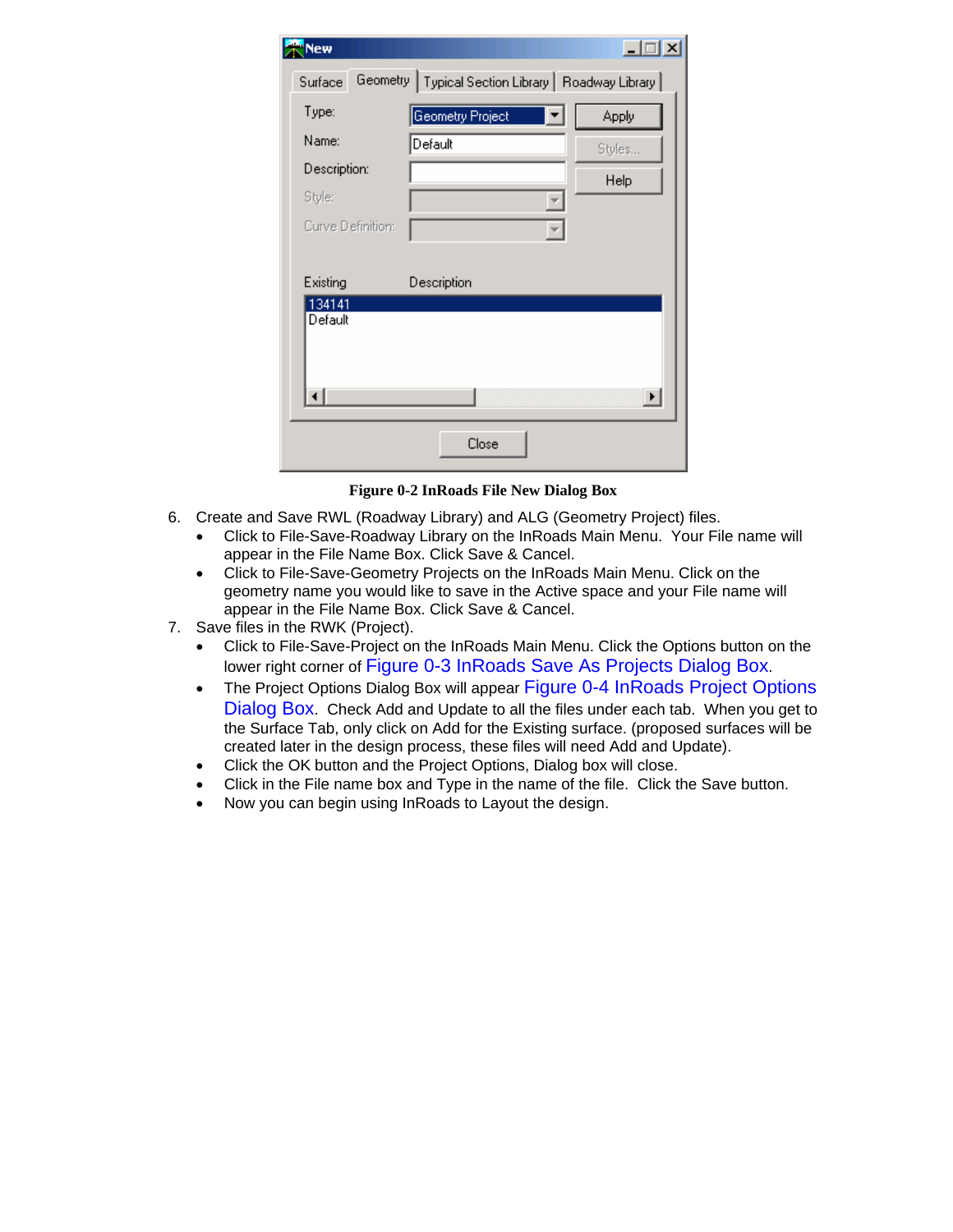| Save As                    |                                                            |         |
|----------------------------|------------------------------------------------------------|---------|
| Save in: <b>D</b> In Roads | $\blacktriangledown$ + b a* $\boxdot$ +                    |         |
| $\frac{1}{2}$ 134-141.rwk  |                                                            |         |
|                            |                                                            |         |
|                            |                                                            |         |
|                            |                                                            |         |
|                            |                                                            |         |
| File name:                 | default.rwk                                                | Save    |
|                            | Save as type: Projects (*.rwk)<br>$\overline{\phantom{a}}$ | Cancel  |
|                            |                                                            | Help    |
|                            |                                                            | Options |

**Figure 0-3 InRoads Save As Projects Dialog Box**

<span id="page-3-0"></span>

| <b>Project Options</b>        |                  |                       | $\mathbf{x}$                   |
|-------------------------------|------------------|-----------------------|--------------------------------|
| Roadway Library               | Preferences      |                       | Styles                         |
| Surface                       | Geometry Project |                       | <b>Typical Section Library</b> |
|                               |                  |                       | Browse                         |
| Add<br>Update<br>Surface Name | File Name        |                       | More Options                   |
| Default<br>existing           |                  | X:\134_0141\Highways\ | <b>Help</b>                    |
| File Name:                    |                  | $\blacktriangleright$ |                                |
|                               | 0K<br>Cancel     |                       |                                |

**Figure 0-4 InRoads Project Options Dialog Box**

- <span id="page-3-1"></span>8. After running the Roadway Modeler proposed surfaces will be created. These surfaces will need to be saved as .dtm(s).
	- Click on the Surface Tab, right click on the first proposed surface. The Save As Dialog Box will appear.
	- Select the surface name in the active box. That name will show up in the File Name, Click the Save Button.